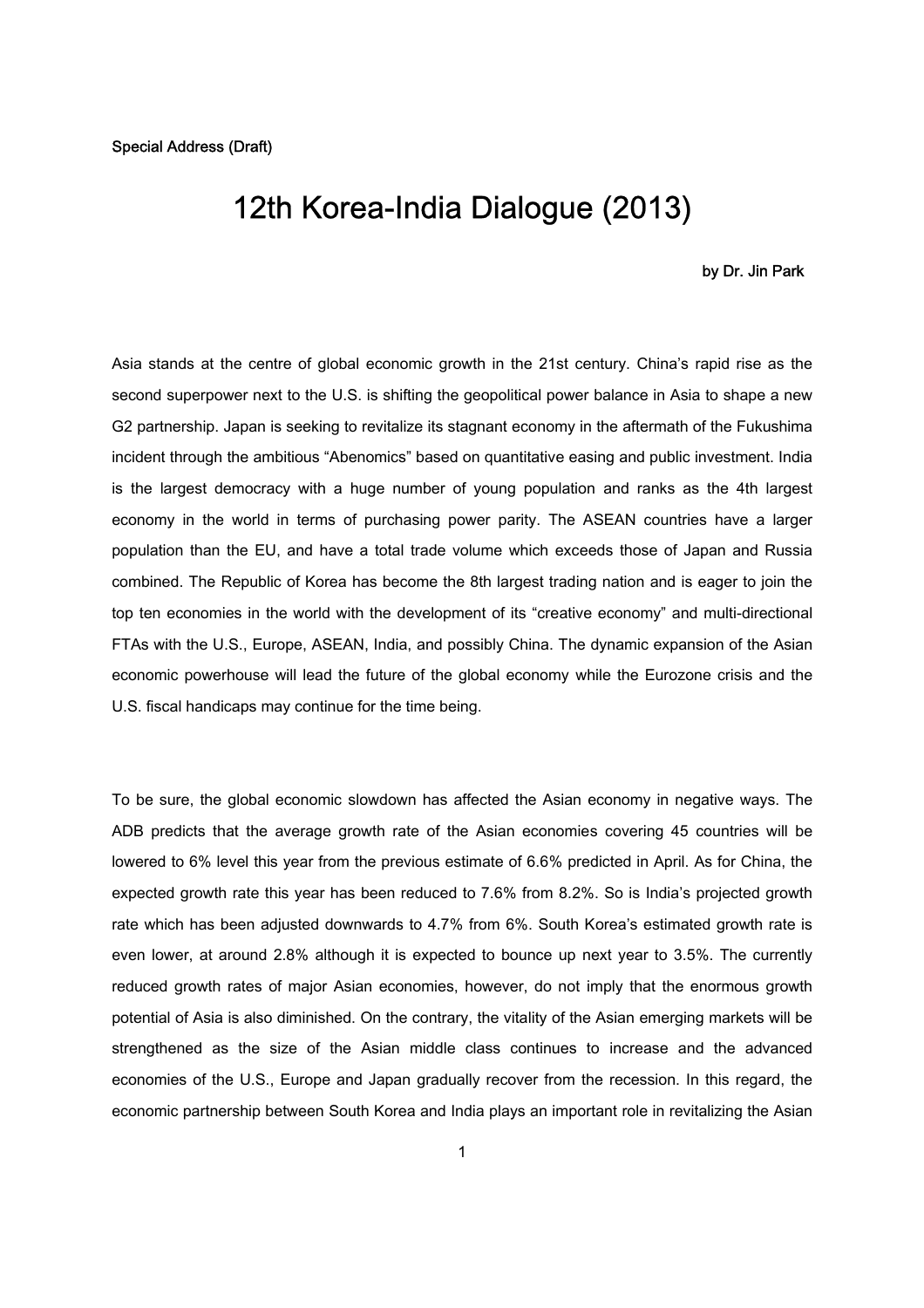economic growth and, for that matter, regional integration.

Despite the impact of the global economic recession, South Korea has managed relatively well to keep out of trouble thanks to its painstaking efforts over the past years to restructure its economy. India is faced with the challenge of exchange rate fluctuations. But the fundamental strength of the Indian economy is reflected in the highly-motivated dynamic young population and the growing "middle class" in the country, numbering 200 million people. Based on mutual perceived interests, South Korea and India launched the CEPA in January 2011 which has substantially increased trade and investment. For example, the two-way trade between South Korea and India last year increased by 50% in comparison to 2009. South Korea's investment also multiplied to make the country the 9th largest provider of FDI into India with the estimated amount of 4 billion US dollars. Hyundai Motor Car, Samsung Electronics, LG Electronics, the Lotte Group, and Doosan Heavy Industry are well-known Korean business brands in India as are Mahindra & Mahindra and Tata Motors in South Korea. The biggest FDI project pursued by South Korea is POSCO's prospective construction of integrated steel plant in the State of Orissa with the total investment of 12 billion US dollars. This project has yet to be realized. If completed, this will be the largest landmark single investment project that India has ever hosted. Compared to the Japan-India CEPA, however, the Korea-India CEPA has less than full coverage of the commercial transactions and should be upgraded to expand and deepen free trade and mutual investment between the two countries. As of now, the bilateral trade volume is expected to reach the level of 40 billion US dollars by year 2015. South Korea will also participate in the 5-year plan to develop Indian infrastructure with the total estimated costs of 1 trillion US dollars.

In addition to trade and investment, science and technology will bring the two countries closer together. South Korea is strong in application and commercialization as an innovative economy while India is home to world-class scientific research and technological advancement. The two countries should maximize the potential benefits of enhanced mutual cooperation in the areas of air and space technology, nuclear science, telecommunication, satellite technology, and solar power, etc. The nuclear cooperation agreement (CNCA) signed in 2011 between South Korea and India has opened a new horizon in the promotion of peaceful nuclear power generation. South Korea is now in negotiation with the U.S. on extending the 4-decade old bilateral nuclear cooperation agreement in order to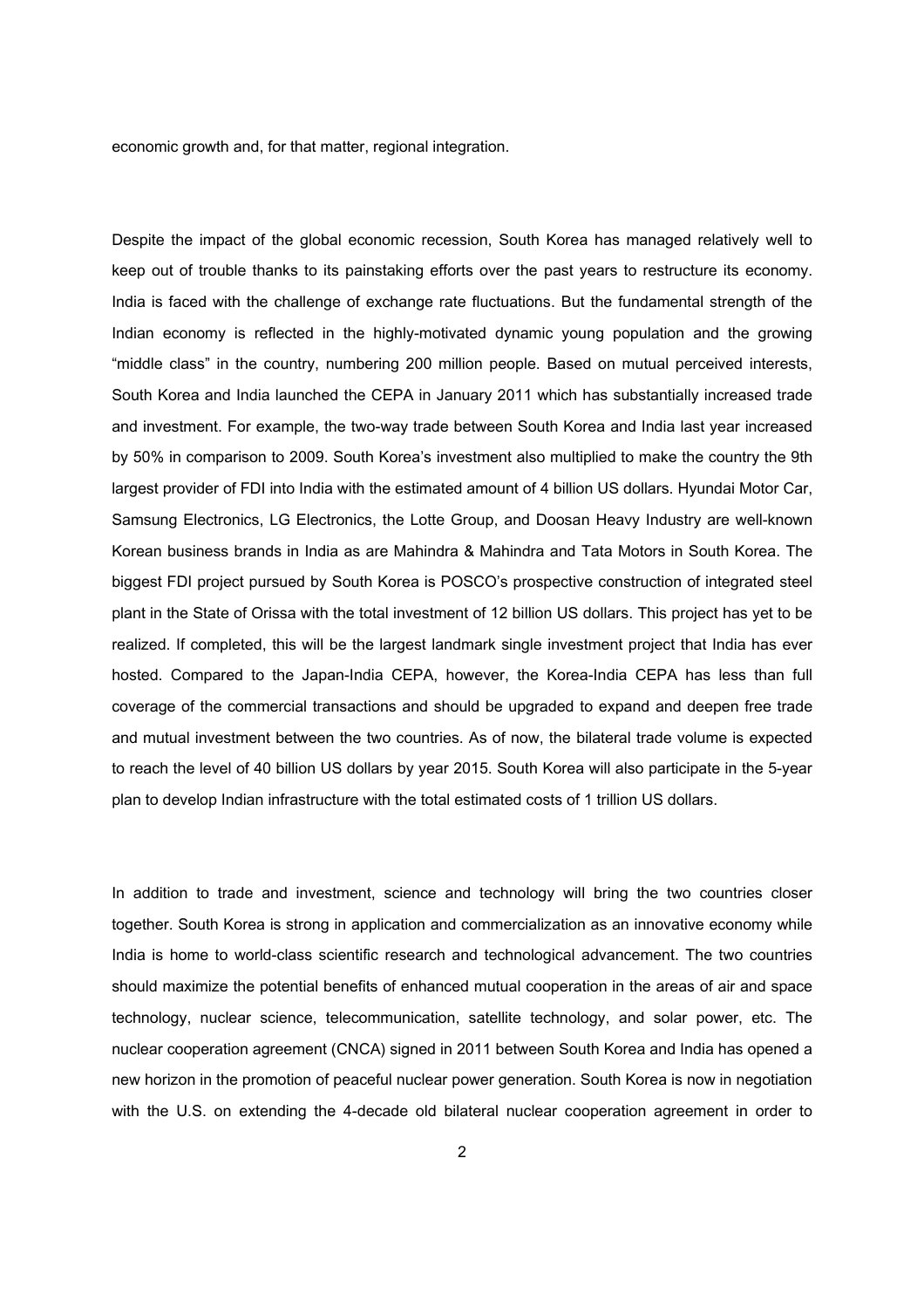upgrade its civil nuclear technology and effectively dispose of nuclear waste. India's positive civil nuclear partnership with the U.S., therefore, could serve as a good lesson for South Korea in pursuing the nuclear talks with the U.S. In return, South Korea's advanced construction technology can contribute to the expansion of India's nuclear power generation. India currently plans to increase its nuclear power generation up to 25% of the total energy consumption by 2050. This opens a possibility for the Korean companies manufacturing model nuclear reactors to participate in the Indian energy plan to build advanced nuclear power plants in the future.

On the security front, South Korea and India share common strategic perspectives regarding the changing environment of shifting power balance in Asia. India's Look East policy is in a way a forerunner of the "Pivot to Asia" initiative taken by the U.S. The rise of China with its growing influence in the region is creating challenges as well as opportunities for South Korea and India with regards to their foreign policy options. China's growing economy offers greater economic benefits to both countries in terms of trade and investment. China's active diplomatic engagement under the leadership of Xi Jinping towards South Korea and India facilitates bilateral cooperations between China and the two countries. China's recent strategic approach to India is basically a reaction to the U.S. "rebalancing" strategy towards Asia. India is a crucial balancing factor in the G2 relationship. China is also conscious of Japan's proactive diplomacy seeking a closer economic partnership with India. For Japan, forging a closer economic partnership with India through expanded trade, investment, and construction of infrastructure can reduce Japan's economic dependence on China. In that sense, India is again perceived as a crucial balancing factor in the Sino-Japanese power rivalry in the Asian strategic triangle amongst China, Japan, and India. In the case of South Korea, the situation is somewhat analogous to India. While South Korea remains a key alliance partner and concurrently a major FTA partner of the U.S. in Asia, Beijing is eager to establish a "comprehensive strategic partnership" with Seoul despite its ideological ties with Pyongyang. China is also actively engaged in the bilateral FTA negotiations with South Korea presumably for strategic as well as economic reasons. South Korea is a crucial mediating power in the G2 relationship. The better G2 partnership serves the interests of South Korea. South Korea is also involved in the strategic rivalry between China and Japan in Northeast Asia. In theory, the harmonious China-Japan relationship serves the better interests of South Korea because the latter is closely intertwined with the Chinese and Japanese economies. South Korea imports intermediate goods from Japan and sells manufactured goods in the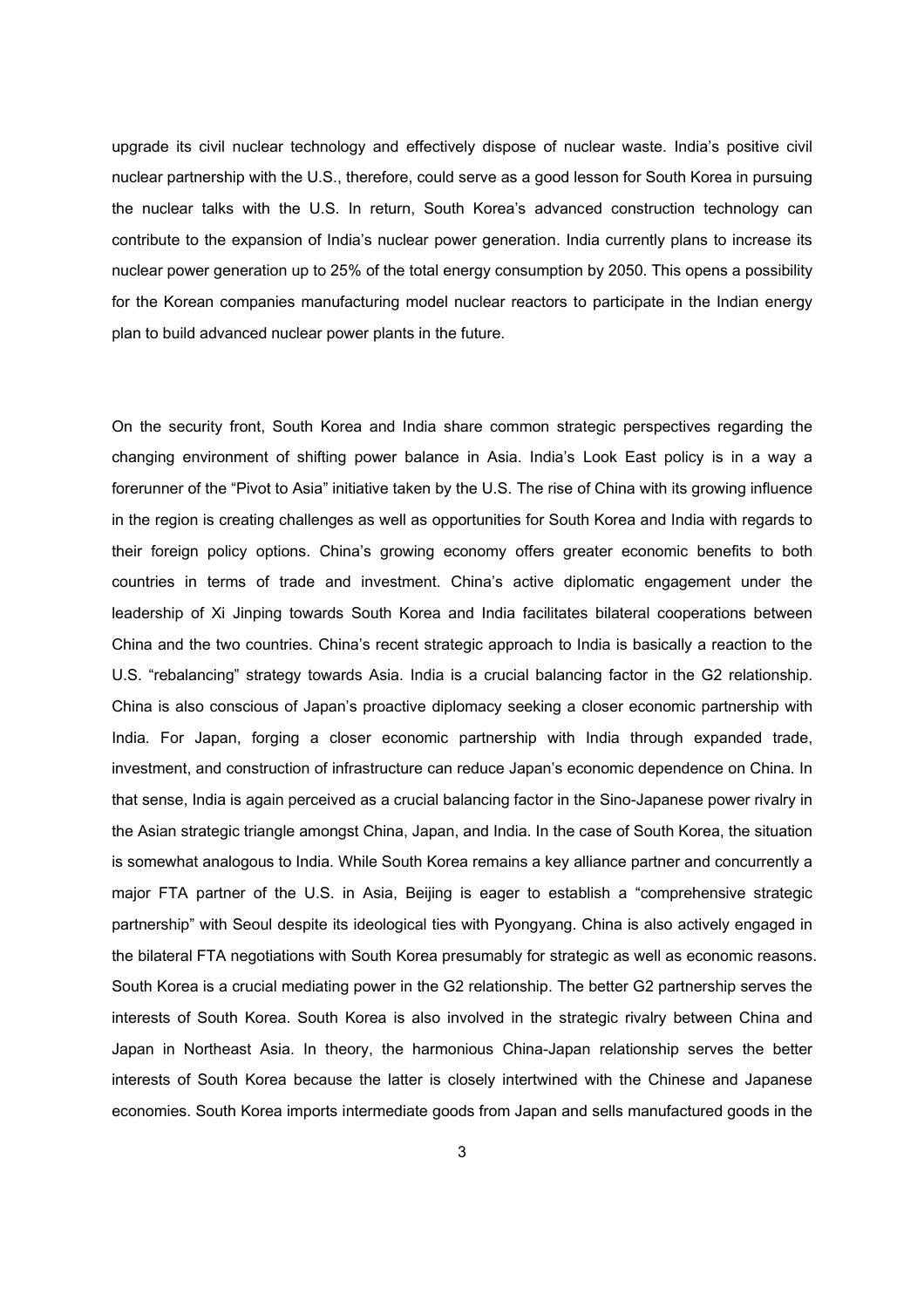China market. But here, the difference with India is that South Korea, like China, has unresolved historical issues with Japan which impairs Korea-Japan partnership. The nationalistic political initiatives taken by the Abe government such as reinterpreting the Peace Constitution - which bans the war fighting and the possession of armed forces by Japan - and introducing collective self-defence are raising concerns in South Korea as well as China about Japan's unrestrained rearmament. The prevailing national sentiment in South Korea is rather critical of Japan, especially of the conservative Abe government, for not clearly accepting the historical responsibility for the past wrongdoings of Japan based on genuine repentance and apology like Germany did. South Korea's current position in the Sino-Japanese rivalry in the region, therefore, is not that of a friendly mediator but a concerned critic against Japanese neo-nationalism. To make things more complicated, the Obama government, in the recent U.S.-Japan "2+2" meeting in Tokyo between foreign and defence ministers of the two countries, welcomed the Japanese initiative for pursuing collective self-defence and the enlarged security role by Japan in Asia. This issue is not just Japan's problem, but also a policy dilemma for South Korea as well because the two countries are common allies of the U.S. vis-a-vis growing power and influence of China. This issue also constrains the trilateral cooperation among India, Japan, and South Korea.

In a different perspective, China's close strategic partnership with North Korea and Pakistan is raising security concerns in South Korea and India. Furthermore, political and technological cooperation between North Korea and Pakistan in the areas of nuclear proliferation and missile development are further adding to such concerns of both South Korea and India. These common security challenges should be met by the concerted efforts of South Korea and India to prevent crisis and enhance security environment. The on-going military and strategic dialogue between the defence ministers of the two countries should be strengthened. Active cooperation in the realm of defence industry is also required to promote mutual security and industrial growth. The recent visit by Shivshankar Menon, the Indian National Security Advisor, to South Korea highlighted the importance of joint production and joint development in the defence industry.

In the area of cultural partnership, South Korea and India are actively engaged in widening the scope of people-to-people contacts and exchanges. Both countries have opened their cultural centres on the other side, and the general awareness of the distinctive cultures of each other has been growing recently. For example, the statue of Rabindranath Tagore has been set up in the famous College Street in Jongno district in Seoul where young people gather together to appreciate arts and culture.